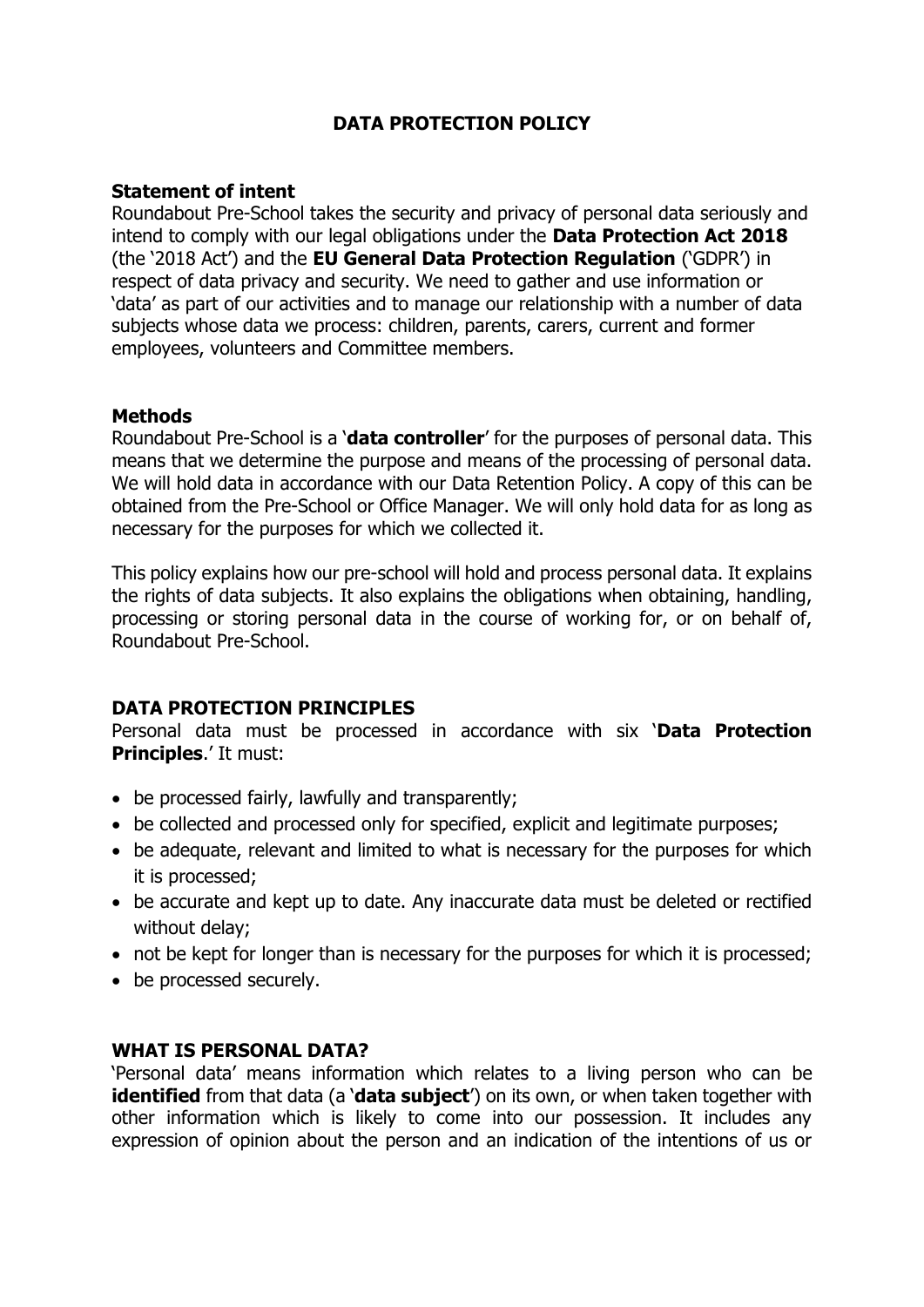others, in respect of that person. This policy applies to all personal data whether it is stored electronically, on paper or on other materials.

# **SPECIAL CATEGORIES OF PERSONAL DATA**

Sensitive data or 'Special categories of personal data' are types of personal data consisting of information in relation to:

- racial or ethnic origin;
- political opinions;
- religious or philosophical beliefs;
- trade union membership;
- genetic or biometric data;
- health;
- sex life and sexual orientation; and
- any criminal convictions and offences.

We may hold and use any of these special categories of your personal data in accordance with the law.

# **PROCESSING OF PERSONAL DATA**

Roundabout Pre-School will process personal data (including special categories of personal data) in accordance with our obligations under the Data Protection Act 2018. We shall be transparent about the intended processing of data and communicate these intentions via notification to parents, carers, staff, volunteers and Committee members prior to the processing of individual's data.

There may be circumstances where the pre-school is required either by law or in the best interests of our children or staff to pass information onto external authorities, for example our local authority, Ofsted, or the department of health. These authorities are up to date with data protection law and have their own policies relating to the protection of any data that they receive or collect.

The intention to share data relating to individuals to an organisation outside of the pre-school shall be clearly defined within notifications and details of the basis for sharing given. Data will only be shared with external parties in circumstances where it is a legal requirement to provide such information.

We will only process special categories of personal data (see above) in certain situations in accordance with the law. For example, we can do so if we have explicit consent. If we asked for consent to process a special category of personal data then we would explain the reasons for our request. You do not need to consent and can withdraw consent later if you choose by contacting the Pre-School Manager.

We do not need consent to process special categories of personal data when we are processing it for the following purposes, which we may do: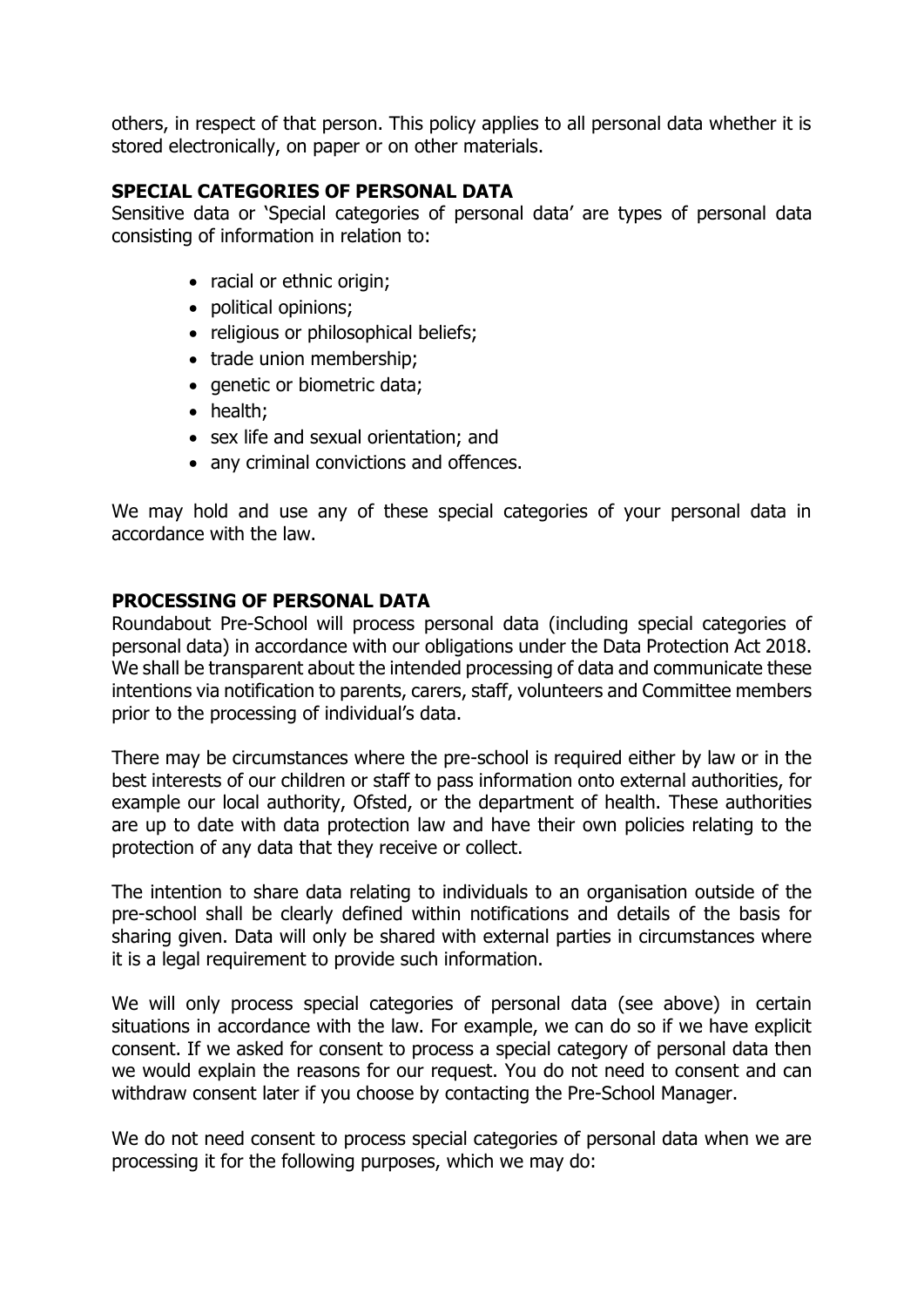- where it is necessary for carrying out rights and obligations under employment law;
- where it is necessary to protect your vital interests or those of another person where you/they are physically or legally incapable of giving consent;
- where you have made the data public;
- where processing is necessary for the establishment, exercise or defence of legal claims; and
- where processing is necessary for the purposes of occupational medicine or for the assessment of your working capacity.

We do not take automated decisions about data subjects using personal data or use profiling.

# **Individual responsibilities**

Individuals are responsible for helping to keep personal data up to date. Individuals must let Roundabout Pre-School know if data previously provided changes, for example if an individual moves house or changes their phone number. Roundabout Pre-school will update personal data promptly when are advised that information has changed or is inaccurate.

Some staff may have access to the personal data of other individuals [staff and children] in the course of their employment or placement. Where this is the case, we expect staff to help meet our data protection obligations.

Staff who have access to personal data are required:

- to process data only for the specified lawful purpose for which it was obtained;
- to access only data that they have authority to access and only for authorised purposes;
- not to disclose data except to individuals (whether inside or outside the organisation) who have appropriate authorisation;
- to keep data secure (for example by complying with rules on access to premises, computer access, including password protection, and secure file storage and destruction);
- not to remove personal data, or devices containing or that can be used to access personal data, from the organisation's premises without adopting appropriate security measures (such as encryption or password protection) to secure the data and the device; and
- not to store personal data on local drives or on personal devices that are used for work purposes.

Failing to observe these requirements may amount to a disciplinary offence. Significant or deliberate breaches of this policy, such as accessing employee or children data without authorisation or a legitimate reason to do so, may constitute gross misconduct and could lead to dismissal without notice.

# **Security**

Staff should use strong passwords and lock computer screens when not at their desk.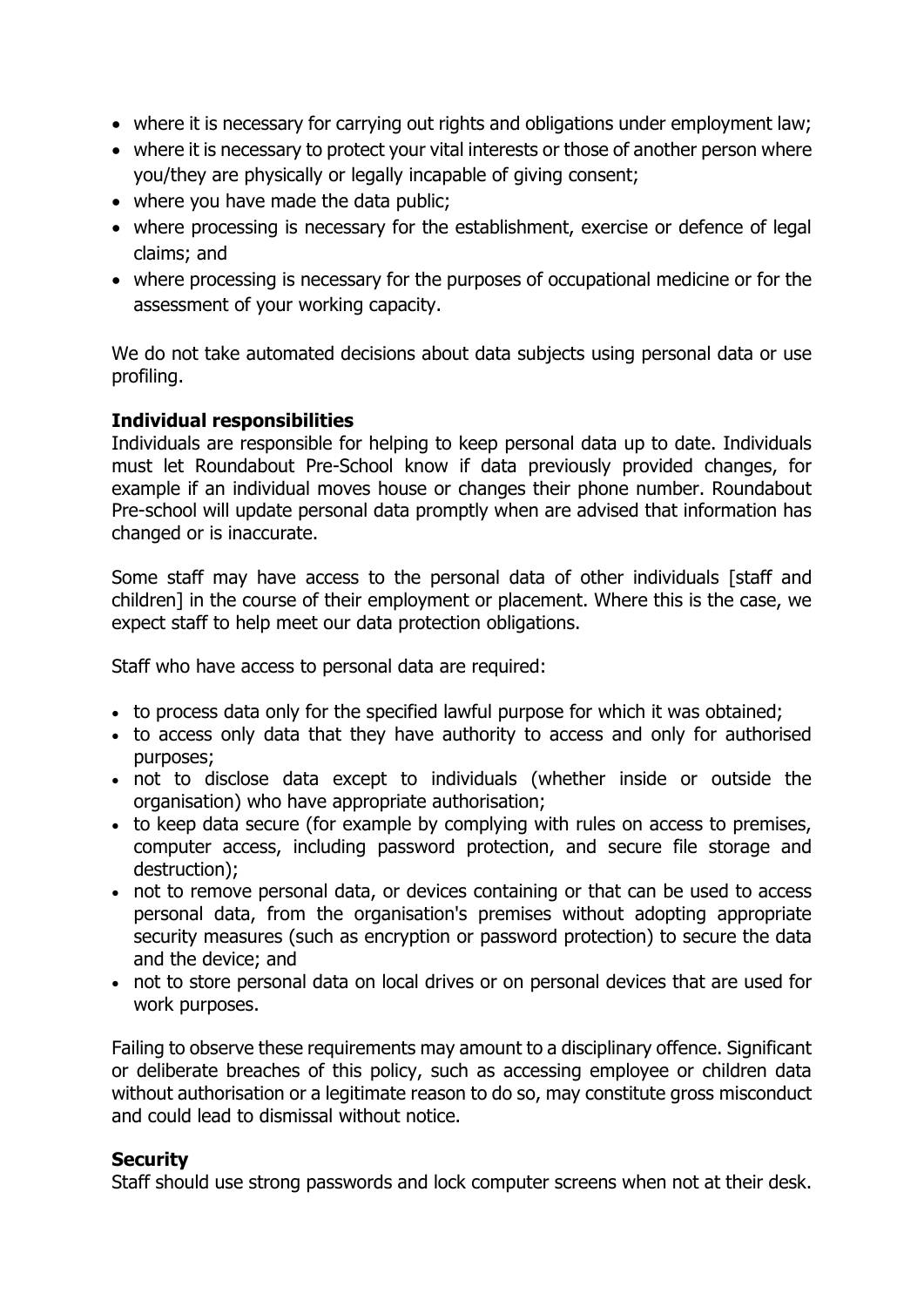Personal data should be encrypted before being transferred electronically to authorised external contacts. Personal data must not be saved to personal computers or other devices. Drawers and filing cabinets which hold data must be locked and paper documents with personal data shall not be left out accessible to third parties. Personal data must not be taken away from the pre-school premises without authorisation from the Pre-School or Office Manager. Personal data should be shredded and disposed of securely. Personal data should never be transferred outside the European Economic Area except in compliance with the law.

Any deliberate or negligent breach of this policy by you may result in disciplinary action being taken against staff in accordance with our disciplinary procedure.

### **Photographs and Video**

Images of staff and children may be captured at appropriate times and as part of educational activities for use in the pre-school only. Unless prior consent from parents, carers and staff has been given, we shall not utilise such images for publication or communication to external sources. It is the pre-school's policy that external parties (including parents and carers) may not capture images of staff or children during such activities without prior consent.

### **Subject Access Request (SAR)**

All individuals whose data is held by Roundabout Pre-school, have a legal right to request access to such data or information about what is held. Any such request will normally be responded to within one month of the date the request was received. Requests should be made in writing to Maren Swift, Office Manager at [roundaboutpreschool@yahoo.co.uk.](mailto:roundaboutpreschool@yahoo.co.uk)

### **Data Breaches**

If there has been a breach of personal or sensitive data that poses a risk to the rights and freedoms of individuals, we will report it to the Information Commissioner within 72 hours of discovery. We will record all data breaches regardless of their effect using the form at Appendix D. Staff must inform the Pre-School Manager and Office Manager of any breach as soon as possible, if necessary out of hours.

If the breach is likely to result in a high risk to the rights and freedoms of individuals, we will tell affected individuals that there has been a breach and provide them with information about its likely consequences and the mitigation measures we have taken as a result.

# **DATA SUBJECT RIGHTS**

Data subjects have the right to information about what personal data we process, how and on what basis as set out in this policy.

They have the right to access their own personal data by way of a subject access request (see above).